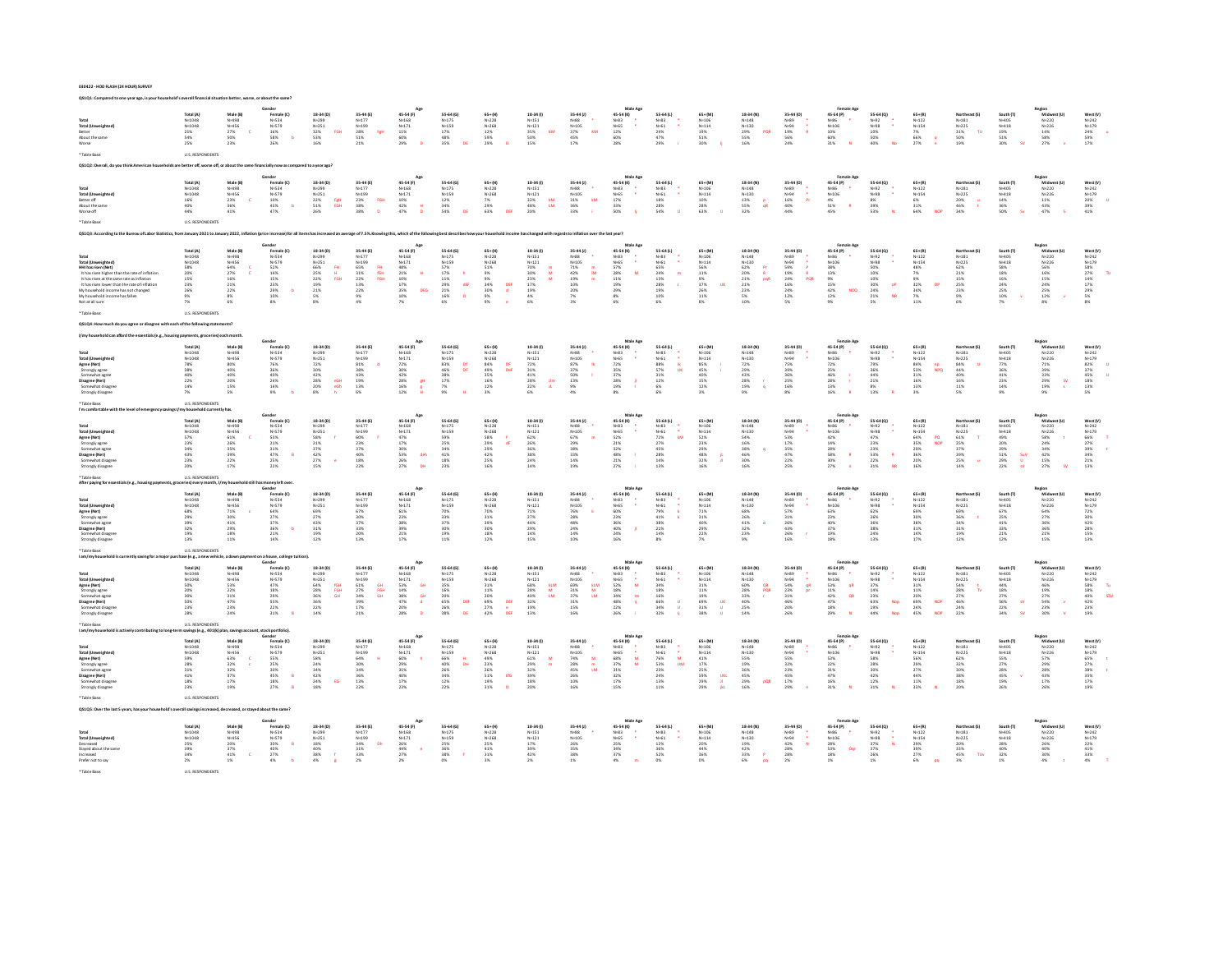**030422 - HOD FLASH (24 HOUR) SURVEY**

| <b>Total (Ur</b><br>About the s<br>Table Ras                                                                                                                                                                                                                                         | Total (A)<br>N=1048<br>$N = 1048$<br>$\frac{21\%}{54\%}$<br>25%<br>U.S. RESPONDENTS                                                     | Less than \$50K (B)<br>N=310<br>$N = 424$<br>15%<br>54%<br>32%<br><b>dF</b>                                                                                            | \$50K-\$74.9K(C)<br>N=168<br>$N = 228$<br>$\begin{array}{r} 15\% \\ 52\% \\ 33\% \end{array}$                                     | \$75K-\$99.9K(D)<br>N=136<br>N=142<br>$\frac{10\%}{68\%}$<br>BCE                                                       | \$100K+(E)<br>Na403<br>$N = 216$<br>$\begin{array}{r} 33\% \\ 51\% \\ 17\% \end{array}$<br>BCD       | HS or Less (F)<br>$N=346$<br>$N=321$<br>$\frac{17\%}{53\%}$<br>30%                                                                                                          | Education<br>Some College (G)<br>N=326<br>N=303<br>14%<br>60%<br>26%<br>h                                                  | College Grad+ (H)<br>$N=235$<br>$N=285$<br>30%<br>51%<br>19%<br>$_{\rm FG}$                                                      | Yes(1)<br>$N = 628$<br>$N = 583$<br>28%<br>51%<br>21%                                                                                                       | Employed<br>No (J)<br>N=420<br>N=465<br>11%<br>S9%<br>30%                                                                                                                                        | Yes (K)<br>N=398<br>N=365<br>33%<br>48%<br>20%                                            | Children in HF<br>No(L)<br>N=650<br>N=683<br>$\frac{14\%}{58\%}$<br>28%                        | Yes (M)<br>N=367<br>N=337<br>35%<br>46%<br>19%                                                                                                                                 | Parent of Child Under 18<br>No (N)<br>N=681<br>N=711<br>14%<br>59%<br>28%<br>${\bf M}$                                                         | N=769<br>N=735<br>22%<br>54%<br>24%                                                              | Renter (P)<br>N=249<br>N=287<br>18%<br>57%<br>26%                                                                                | Married (Q)<br>N=493<br>N=502<br>29%<br>48%<br>23%                                              | Marital Statu<br>Not married (R)<br>N=555<br>N=546<br>$\frac{14\%}{60\%}$<br>$\alpha$<br>26%                                                                       | White (S)<br>N=663<br>N=761<br>18%<br>53%<br>30%                                                   | Race/Fth<br>AA(T)<br>$N = 127$<br>$N = 118$<br>32%<br>50%<br>19%<br>$\sim$                                                           | Hispanic (U)<br>N=160<br>N=99<br>32%<br>32%<br>51%<br>16%                                 |
|--------------------------------------------------------------------------------------------------------------------------------------------------------------------------------------------------------------------------------------------------------------------------------------|-----------------------------------------------------------------------------------------------------------------------------------------|------------------------------------------------------------------------------------------------------------------------------------------------------------------------|-----------------------------------------------------------------------------------------------------------------------------------|------------------------------------------------------------------------------------------------------------------------|------------------------------------------------------------------------------------------------------|-----------------------------------------------------------------------------------------------------------------------------------------------------------------------------|----------------------------------------------------------------------------------------------------------------------------|----------------------------------------------------------------------------------------------------------------------------------|-------------------------------------------------------------------------------------------------------------------------------------------------------------|--------------------------------------------------------------------------------------------------------------------------------------------------------------------------------------------------|-------------------------------------------------------------------------------------------|------------------------------------------------------------------------------------------------|--------------------------------------------------------------------------------------------------------------------------------------------------------------------------------|------------------------------------------------------------------------------------------------------------------------------------------------|--------------------------------------------------------------------------------------------------|----------------------------------------------------------------------------------------------------------------------------------|-------------------------------------------------------------------------------------------------|--------------------------------------------------------------------------------------------------------------------------------------------------------------------|----------------------------------------------------------------------------------------------------|--------------------------------------------------------------------------------------------------------------------------------------|-------------------------------------------------------------------------------------------|
|                                                                                                                                                                                                                                                                                      |                                                                                                                                         | sare hetter off, worse off, or about the same financially now as compared to a year ago's                                                                              |                                                                                                                                   |                                                                                                                        |                                                                                                      |                                                                                                                                                                             |                                                                                                                            |                                                                                                                                  |                                                                                                                                                             |                                                                                                                                                                                                  |                                                                                           |                                                                                                |                                                                                                                                                                                |                                                                                                                                                |                                                                                                  |                                                                                                                                  |                                                                                                 |                                                                                                                                                                    |                                                                                                    |                                                                                                                                      |                                                                                           |
| Total<br>Total (Un<br>Retter off<br>About the same<br>Worse off                                                                                                                                                                                                                      | Total (A)<br>$N = 1048$<br>N=1048<br>16%<br>40%<br>44%                                                                                  | Less than \$50K (B)<br>$N = 310$<br>$N = 424$<br>$\frac{10\%}{44\%}$<br>$\epsilon$<br>46%                                                                              | \$50K-\$74.9K(C)<br>$N = 168$<br>N=228<br>14%<br>33%<br>54%                                                                       | \$75K-\$99.9K(D)<br>$N = 136$<br>$N = 142$<br>$\begin{array}{l} 8\% \\ 44\% \end{array}$<br>$\epsilon$<br>48%          | $$100K+ (E)$<br>N=403<br>N=216<br>24%<br>37%<br>39%<br>BCD                                           | HS or Less (F)<br>$N = 346$<br>$N = 321$<br>$\frac{12\%}{43\%}$<br>$\,$ h<br>46%                                                                                            | Education<br>Some College (G)<br>N=326<br>N=303<br>9%<br>45%<br>$\mathbf{H}$<br>46%                                        | College Grad+ (H)<br>$N = 235$<br>$N = 285$<br>23%<br>34%<br>43%<br>FG                                                           | Yes $(1)$<br>$N = 628$<br>N=583<br>$\begin{array}{l} 21\% \\ 41\% \end{array}$<br>39%                                                                       | Employed<br>No (J)<br>$N = 420$<br>N=465<br>8%<br>39%<br>53%                                                                                                                                     | Yes(K)<br>N=398<br>N=365<br>24%<br>41%<br>35%                                             | Children in HH<br>No(L)<br>N=650<br>N=683<br>$\frac{11\%}{39\%}$<br>50%                        | Yes (M)<br>N=367<br>N=337<br>25%<br>40%<br>34%<br>$\mathbf{M}$                                                                                                                 | Parent of Child Under 18<br>No (N)<br>N=681<br>$N = 711$<br>$\frac{11\%}{40\%}$<br>50%                                                         | (0)<br>$N = 769$<br>$N = 735$<br>18%<br>38%<br>44%                                               | <b>Home Ownership</b><br>Renter (P)<br>N=249<br>N=287<br>$\frac{10\%}{46\%}$<br>44%                                              | Married (Q)<br>N=493<br>N=502<br>N=502<br>21%<br>34%<br>45%                                     | <b>Marital Status</b><br>Not married (R)<br>$N = 555$<br>N=546<br>$^\mathrm{11\%}_\mathrm{45\%}$<br>$\alpha$<br>44%                                                | White (S)<br>N=663<br>N=761<br>$\begin{array}{r} 12\% \\ 35\% \\ 53\% \end{array}$<br>$\mathbf{m}$ | Race/Ethnicity<br>$AA(T)$<br>$N=127$<br>$N = 118$<br>22%<br>46%<br>32%<br>$\frac{S}{s}$                                              | Hispanic (U)<br>N=160<br>$N=99$<br>$25%$<br>$51%$<br>24%                                  |
| Table Ras                                                                                                                                                                                                                                                                            | U.S. RESPONDENTS                                                                                                                        |                                                                                                                                                                        |                                                                                                                                   |                                                                                                                        |                                                                                                      |                                                                                                                                                                             |                                                                                                                            |                                                                                                                                  |                                                                                                                                                             |                                                                                                                                                                                                  |                                                                                           |                                                                                                |                                                                                                                                                                                |                                                                                                                                                |                                                                                                  |                                                                                                                                  |                                                                                                 |                                                                                                                                                                    |                                                                                                    |                                                                                                                                      |                                                                                           |
| 05103: According to the Bureau of Labor Statistics, from January 2021 to January 2022, inflation forice increase) for all items has increased an average of 7.5%.Knowing this, which of the follo                                                                                    |                                                                                                                                         |                                                                                                                                                                        |                                                                                                                                   |                                                                                                                        |                                                                                                      |                                                                                                                                                                             |                                                                                                                            |                                                                                                                                  |                                                                                                                                                             | hold income has changed with regards to inflation over the last year?                                                                                                                            |                                                                                           |                                                                                                |                                                                                                                                                                                |                                                                                                                                                |                                                                                                  |                                                                                                                                  |                                                                                                 |                                                                                                                                                                    |                                                                                                    |                                                                                                                                      |                                                                                           |
| Total (Unweighted)<br>HHI has risen (Net)<br>It has risen higher than the rate of inflatio<br>It has risen at the same rate as inflation<br>It has risen lower than the rate of inflation<br>Ay household income has not changed<br>Ay household income has fallen<br>ot at all sure | Total (A)<br>N=1048<br>N=1048<br>58%<br>20%<br>15%<br>$\begin{array}{l} 23\% \\ 26\% \end{array}$<br>9%<br>7%<br><b>U.S. RESPONDENT</b> | Less than \$50K (B)<br>N=310<br>$N = 424$<br>$51%$<br>$18\%$<br>13%<br>$\frac{19\%}{28\%}$<br>$\frac{10\%}{12\%}$<br>CdE                                               | \$50K-\$74.9K(C)<br>$N = 168$<br>N=228<br>59%<br>19%<br>14%<br>26%<br>24%<br>12%<br>5%                                            | \$75K-\$99.9K(D)<br>$N = 136$<br>$N = 142$<br>56%<br>$14\%$<br>20%<br>22%<br>33%<br>$\frac{5\%}{6\%}$                  | $$100K+ (E)$<br>N=403<br>$N=216$<br>67%<br>Bd<br>25%<br>25%<br>25%<br>25%<br>bD.<br>9%<br>2%         | HS or Less (F)<br>$N = 346$<br>$N=321$<br>50%<br>$\begin{array}{r} 19\% \\ 15\% \end{array}$<br>$\begin{array}{r} 16\% \\ 27\% \\ 10\% \\ 13\% \end{array}$<br>$\mathbf{H}$ | Education<br>Some College (G)<br>N=326<br>$N=303$<br>56%<br>$\frac{17\%}{14\%}$<br>25%<br>27%<br>10%<br>6%                 | College Grad+ (H)<br>N=235<br>N=255<br>N=285<br>71%<br>23%<br>19%<br>29%<br>FG<br>8%<br>3%                                       | $\begin{array}{c} \texttt{Yes}\left( \texttt{I} \right) \\ \texttt{N=628} \end{array}$<br>$N = 583$<br>64%<br>25%<br>19%<br>20%<br>24%<br>$\frac{7\%}{5\%}$ | Employe<br>No (J)<br>N=420<br>N=465<br>S0%<br>14%<br>10%<br>26%<br>28%<br>13%<br>13%                                                                                                             | Yes(K)<br>N=398<br>N=363<br>66%<br>27%<br>22%<br>$\frac{16\%}{24\%}$<br>$\frac{6\%}{4\%}$ | Children in HH<br>No (L)<br>N=650<br>$N = 683$<br>54%<br>16%<br>16%<br>11%<br>27%<br>26%<br>9% | $\begin{array}{c} \mathsf{Yes}\left(\mathsf{M}\right) \\ \mathsf{N} \text{-} 367 \end{array}$<br>$N = 337$<br>66%<br>30%<br>21%<br>25%<br>25%<br>5%<br>4%<br>N<br>$\mathbf{N}$ | Parent of Child Under 18<br>No (N)<br>N=681<br>$N=711$<br>54%<br>15%<br>15%<br>13%<br>26%<br>26%<br>M<br>$\frac{\mathsf{M}}{\mathsf{M}}$<br>9% | $N = 769$<br>$N = 735$<br>60%<br>21%<br>15%<br>$\frac{24\%}{27\%}$<br>9%<br>5%                   | <b>Home Ownership</b><br>Renter (P)<br>$N=287$<br>57%<br>20%<br>17%<br>$\frac{21\%}{24\%}$<br>$10\%$<br>9%                       | Married (Q)<br>N=493<br>N=502<br>63%<br>23%<br>15%<br>24%<br>23%<br>10%<br>4%                   | <b>Marital Status</b><br>Not married (R)<br>N=555<br>$N = 546$<br>54%<br>18%<br>15%<br>$21\%$<br>28%<br>8%<br>10%                                                  | White (S)<br>$N=663$<br>N=761<br>55%<br>19%<br>19%<br>13%<br>23%<br>29%<br>10%<br>6%               | Race/Ethnicity<br>$AA(T)$<br>$N=127$<br>$N = 118$<br>59%<br>19%<br>25%<br>$\begin{array}{r} 15\% \\ 21\% \\ 8\% \\ 13\% \end{array}$ | Hispanic (U)<br>N=160<br>N=99<br>68%<br>29%<br>18%<br>21%<br>19%<br>8%<br>5%              |
| uch do you agree or disagree with each of the following state                                                                                                                                                                                                                        |                                                                                                                                         |                                                                                                                                                                        |                                                                                                                                   |                                                                                                                        |                                                                                                      |                                                                                                                                                                             |                                                                                                                            |                                                                                                                                  |                                                                                                                                                             |                                                                                                                                                                                                  |                                                                                           |                                                                                                |                                                                                                                                                                                |                                                                                                                                                |                                                                                                  |                                                                                                                                  |                                                                                                 |                                                                                                                                                                    |                                                                                                    |                                                                                                                                      |                                                                                           |
|                                                                                                                                                                                                                                                                                      |                                                                                                                                         |                                                                                                                                                                        |                                                                                                                                   |                                                                                                                        |                                                                                                      |                                                                                                                                                                             |                                                                                                                            |                                                                                                                                  |                                                                                                                                                             |                                                                                                                                                                                                  |                                                                                           |                                                                                                |                                                                                                                                                                                |                                                                                                                                                |                                                                                                  |                                                                                                                                  |                                                                                                 |                                                                                                                                                                    |                                                                                                    |                                                                                                                                      |                                                                                           |
| Total (Unweight<br>Agree (Net)<br>Strongly agree<br>Somewhat agree<br>Disagree (Net)<br>Somewhat disagre                                                                                                                                                                             | Total (A)<br>$N = 1048$<br>$N = 1048$<br>78%<br>38%<br>40%<br>22%<br>14%<br>7%                                                          | Less than \$50K (B)<br>N=310<br>$N = 424$<br>63%<br>$24\%$<br>39%<br>37%<br>23%<br>$\begin{array}{l} {\rm CDE}\\ {\rm CDE}\\ {\rm CDE}\\ {\rm CDE} \end{array}$<br>14% | \$50K-\$74.9K(C)<br>N=168<br>$N = 228$<br>77%<br>37%<br>40%<br>40%<br>23%<br>15%<br>B<br>$\epsilon$<br>8%                         | \$75K-\$99.9K(D)<br>N=136<br>N=142<br>84%<br>36%<br>B<br>48%<br>16%<br>11%                                             | $$100K+ (E)$<br>Na403<br>N=403<br>N=216<br>88%<br>51%<br>51%<br>36%<br>12%<br>BC<br>BCD<br>9%<br>3%  | HS or Less (F)<br>$N=346$<br>$N=321$<br>$\frac{71\%}{31\%}$<br>41%<br>$\frac{29\%}{18\%}$<br>$\,$ H<br>$\mathbf{H}$<br>10%                                                  | Education<br>Some College (G)<br>36mm =<br>N=326<br>N=303<br>74%<br>31%<br>43%<br>$\frac{26\%}{18\%}$<br>$8\%$             | College Grad+ (H)<br>$N = 235$<br>$N = 285$<br>86%<br>49%<br>37%<br>14%<br>10%<br>FG<br>FG<br>4%                                 | Yes(1)<br>$N = 628$<br>$N = 583$<br>79%<br>38%<br>41%<br>21%<br>14%                                                                                         | Employed<br>No (J)<br>Na420<br>N=465<br>76%<br>38%<br>38%<br>38%<br>24%<br>15%                                                                                                                   | Yes (K)<br>N=398<br>N=365<br>76%<br>35%<br>41%<br>24%<br>18%<br>7%                        | Children in HH<br>No(L)<br>Nunsn<br>$N = 683$<br>80%<br>40%<br>39%<br>20%<br>12%               | Yes (M)<br>N=367<br>$N = 337$<br>77%<br>36%<br>41%<br>23%<br>16%                                                                                                               | Parent of Child Under 18<br>No (N)<br>Nu681<br>$N = 711$<br>79%<br>39%<br>39%<br>21%<br>13%<br>8%                                              | $N = 769$<br>N=769<br>N=735<br>82%<br>43%<br>43%<br>18%<br>18%                                   | Nunership<br>Renter (P)<br>N=287<br>N=287<br>72%<br>26%<br>46%<br>46%<br>28%<br>$\sim$<br>8%                                     | Married (Q)<br>N=493<br>N=493<br>N=502<br>83%<br>42%<br>41%<br>17%<br>17%                       | Marital Status<br>Not married (R)<br>$N = 555$<br>$N = 546$<br>74%<br>35%<br>39%<br>26%<br>ø<br>16%<br>10%<br>ø                                                    | White (S)<br>FAALM<br>$N = 761$<br>78%<br>40%<br>38%<br>22%<br>15%<br>7%                           | Race/Ethnicit<br>AA(T)<br>$N = 127$<br>$N = 118$<br>$_{41\%}^{83\%}$<br>43%<br>17%<br>10%<br>7%                                      | Hispanic (U)<br>Hispann<br>N=160<br>N=99<br>74%<br>34%<br>40%<br>26%<br>26%               |
| Table Ras                                                                                                                                                                                                                                                                            | U.S. RESPONDENT:                                                                                                                        |                                                                                                                                                                        |                                                                                                                                   |                                                                                                                        |                                                                                                      |                                                                                                                                                                             |                                                                                                                            |                                                                                                                                  |                                                                                                                                                             |                                                                                                                                                                                                  |                                                                                           |                                                                                                |                                                                                                                                                                                |                                                                                                                                                |                                                                                                  |                                                                                                                                  |                                                                                                 |                                                                                                                                                                    |                                                                                                    |                                                                                                                                      |                                                                                           |
| <b>Total (Unweighted)</b><br>Agree (Net)<br>Strongly agree<br>Somewhat agree<br>Disagree (Net)<br>Somewhat disagn<br>Strongly disagre                                                                                                                                                | <b>Total (A)</b><br>N=1048<br>N=1048<br>57%<br>23%<br>$\substack{34\% \\ 43\%}$<br>23%<br>20%                                           | Less than \$50K (B)<br>N=310<br>N=424<br>$\frac{40\%}{12\%}$<br>28%<br>60%<br>CDE<br>25%<br>35%<br>CDE                                                                 | \$50K-\$74.9K(C)<br>N=168<br>$N = 228$<br>55%<br>22%<br>$\frac{8}{8}$<br>33%<br>45%<br><b>E</b><br>22%<br>23%                     | \$75K-\$99.9K(D)<br>N=136<br>$N = 142$<br>55%<br>21%<br>$\frac{B}{B}$<br>35%<br>45%<br><b>E</b><br>$\frac{27\%}{17\%}$ | \$100K+(E)<br>N=403<br>$N = 216$<br>73%<br>34%<br>38%<br>27%<br>20%<br>7%<br>BCD<br>BCD              | HS or Less (F)<br>N=346<br>$N = 321$<br>47%<br>47%<br>18%<br>29%<br>53%<br>29%                                                                                              | Education<br>Some College (G)<br>N=326<br>N=303<br>53%<br>17%<br>35%<br>47%<br>$\mathbf{H}$<br>23%<br>24%                  | College Grad+ (H)<br>$N = 235$<br>$N = 285$<br>69%<br>28%<br>41%<br>41%<br>21%<br>21%<br>$\frac{\mathsf{FG}}{\mathsf{FG}}$       | Yes (I)<br>$N=628$<br>$N=583$<br>$\frac{61\%}{24\%}$<br>38%<br>39%<br>22%<br>17%                                                                            | Employed<br>No (J)<br>N=420<br>N=465<br>FC:<br>50%<br>23%<br>28%<br>50%<br>25%<br>24%                                                                                                            | Yes (K)<br>$N = 398$<br>N=365<br>59%<br>25%<br>35%<br>41%<br>25%<br>16%                   | Children in H<br>No (L)<br>N=650<br>$N = 683$<br>55%<br>22%<br>33%<br>45%<br>$^{23\%}_{22\%}$  | Yes (M)<br>N=367<br>N=337<br>$\frac{60\%}{26\%}$<br>$_{40\%}^{34\%}$<br>24%<br>16%                                                                                             | of Child Under 18<br>No (N)<br>N=681<br>N=711<br>55%<br>22%<br>33%<br>45%<br>23%<br>22%                                                        | er (O)<br>Homeo<br>N=769<br>N=735<br>62%<br>26%<br>35%<br>38%<br>38%<br>23%                      | Renter (P)<br>N=249<br>N=287<br>$\begin{array}{l} 45\% \\ 15\% \end{array}$<br>30%<br>55%<br>$\circ$<br>$\frac{26\%}{29\%}$      | Married (Q)<br>N=493<br>N=502<br>65%<br>31%<br>34%<br>35%<br>20%<br>14%                         | Not married (R)<br>N=555<br>N=546<br>$\begin{array}{l} 49\% \\ 16\% \end{array}$<br>$\begin{array}{l} 33\% \\ 51\% \end{array}$<br>$\alpha$<br>$\frac{26\%}{24\%}$ | White (S)<br>N=663<br>N=761<br>53%<br>23%<br>31%<br>47%<br>23%<br>24%                              | Race/Eth<br>AA(T)<br>$N = 127$<br>$N = 118$<br>$\frac{65\%}{25\%}$<br>$\frac{40\%}{35\%}$<br>$^{21\%}_{14\%}$                        | Hispanic (U)<br>Hispanic<br>N=160<br>N=99<br>61%<br>27%<br>39%<br>27%<br>27%              |
|                                                                                                                                                                                                                                                                                      | U.S. RESPONDENT:                                                                                                                        |                                                                                                                                                                        |                                                                                                                                   |                                                                                                                        |                                                                                                      |                                                                                                                                                                             |                                                                                                                            |                                                                                                                                  |                                                                                                                                                             |                                                                                                                                                                                                  |                                                                                           |                                                                                                |                                                                                                                                                                                |                                                                                                                                                |                                                                                                  |                                                                                                                                  |                                                                                                 |                                                                                                                                                                    |                                                                                                    |                                                                                                                                      |                                                                                           |
| <b>Total (Unweighted</b><br>Agree (Net)<br>Strongly agree<br>Somewhat agree<br>Disagree (Net)<br>somewhat disagn<br>Strongly disagre                                                                                                                                                 | Total (A)<br>$N = 1048$<br>N=1048<br>68%<br>29%<br>39%<br>32%<br>19%<br>13%                                                             | Less than SSOK (R)<br>N=310<br>$N = 424$<br>$51\%$<br>17%<br>34%<br>49%<br>28%<br>$\frac{\text{CDE}}{\text{CE}}$<br>21%                                                | \$50K-\$74.9K(C)<br>$N = 168$<br>$N = 228$<br>$66\%$<br>$18\%$<br>$48\%$<br>$34\%$<br>B<br>Be<br>$\mathsf E$<br>14%<br>20%<br>ns. | \$75K-\$99,9K(D)<br>$N = 136$<br>$N = 142$<br>68%<br>B<br>24%<br>44%<br>32%<br>26%<br>E<br>CE<br>6%                    | $$100K+ (E)$<br>N=403<br>$N=216$<br>82%<br>44%<br>48%<br>38%<br>18%<br>13%<br>BCD<br>BCD<br>5%       | HS or Less (F)<br>N=346<br>$N = 321$<br>N=32<br>62%<br>24%<br>38%<br>38%<br>38%<br>19%<br>$\mathbf{H}$                                                                      | Education<br>Some College (G)<br>N=326<br>N=303<br>61%<br>19%<br>19%<br>42%<br>39%<br>H<br>24%<br>16%                      | College Grad+ (H)<br>$N = 235$<br>$N = 285$<br>77%<br>77%<br>36%<br>42%<br>42%<br>23%<br>$\frac{\mathsf{FG}}{\mathsf{FG}}$<br>6% | Yes (I)<br>N=628<br>$N = 583$<br>72%<br>30%<br>41%<br>28%<br>18%<br>10%                                                                                     | $\begin{array}{c} \mathsf{Employee}\ \mathsf{No}\ \mathsf{(J)}\\ \mathsf{No}\ \mathsf{(J)}\\ \mathsf{N}{\scriptscriptstyle =}420 \end{array}$<br>Nu465<br>62%<br>26%<br>36%<br>38%<br>21%<br>17% | Yes (K)<br>$N = 398$<br>N=365<br>68%<br>29%<br>40%<br>32%<br>19%<br>12%                   | Children in HH<br>No (L)<br>N=650<br>Nu683<br>67%<br>28%<br>39%<br>33%<br>19%<br>13%           | Yes (M)<br>$N = 367$<br>Na337<br>69%<br>30%<br>39%<br>31%<br>19%<br>12%                                                                                                        | Parent of Child Under 18<br>$N = (N)$<br>$N = 681$<br>N=711<br>67%<br>28%<br>39%<br>33%<br>20%<br>13%                                          | N=769<br>N=769<br>N=73%<br>73%<br>31%<br>31%<br>43%<br>27%<br>16%<br>11%                         | Renter (P<br>N=249<br>$N=287$<br>$N=287$<br>$23%$<br>$33%$<br>$33%$<br>$\circ$<br>$\frac{27\%}{17\%}$                            | Married (0)<br>N=493<br>NuSO2<br>75%<br>75%<br>34%<br>41%<br>25%<br>16%<br>9%                   | <b>Marital Status</b><br>Not married (R)<br>N=555<br>NuSAR<br>$62\%$<br>24%<br>38%<br>$\alpha$<br>38%<br>22%<br>$\alpha$<br>17%                                    | White (S)<br>$N+663$<br>N=761<br>65%<br>29%<br>36%<br>35%<br>20%<br>20%                            | Race/Ethnicity<br>$AA(T)$<br>$N=127$<br>No118<br>$75\%$<br>32%<br>42%<br>25%<br>18%<br>7%                                            | Hispanic (U)<br>N=160<br>N-99<br>72%<br>28%<br>44%<br>28%<br>$\frac{17\%}{11\%}$          |
|                                                                                                                                                                                                                                                                                      | U.S. RESPONDENT:                                                                                                                        |                                                                                                                                                                        |                                                                                                                                   |                                                                                                                        |                                                                                                      |                                                                                                                                                                             |                                                                                                                            |                                                                                                                                  |                                                                                                                                                             |                                                                                                                                                                                                  |                                                                                           |                                                                                                |                                                                                                                                                                                |                                                                                                                                                |                                                                                                  |                                                                                                                                  |                                                                                                 |                                                                                                                                                                    |                                                                                                    |                                                                                                                                      |                                                                                           |
| Total (Unweighted<br>Agree (Net)<br>Strongly agree<br>Somewhat agree<br>Disagree (Net)<br>Somewhat disagre                                                                                                                                                                           | $N = 1048$<br>N=1048<br>50%<br>20%<br>30%<br>50%<br>50%<br>23%<br>28%                                                                   | Less than \$50K (B)<br>$N = 310$<br>$N = 424$<br>$42%$<br>$12\%$<br>30%<br>58%<br>22%<br><b>E</b><br>36%                                                               | \$50K-\$74.9K(C)<br>$N = 168$<br>N=228<br>40%<br>$14\%$<br>26%<br>60%<br>28%<br>33%                                               | \$75K-\$99.9K(D)<br>$N = 136$<br>$N = 142$<br>50%<br>$\begin{array}{c} 17\% \\ 33\% \end{array}$<br>50%<br>23%<br>27%  | \$100K+(E)<br>N=403<br>N=4u3<br>N=216<br>61%<br>30%<br>31%<br>39%<br>20%<br>BCd<br>BCD<br>18%        | HS or Less (F)<br>$N = 346$<br>N=34b<br>N=321<br>41%<br>42%<br>30%<br>59%<br>28%<br>$\mathbf{H}$<br>31%                                                                     | Education<br>Some College (G)<br>$N = 326$<br>N=3.2b<br>N=303<br>49%<br>20%<br>29%<br>29%<br>51%<br>21%<br>- F<br>h<br>30% | College Grad+ (H)<br>$N = 235$<br>N=235<br>N=285<br>59%<br>27%<br>27%<br>32%<br>41%<br>21%<br>$\frac{R}{\epsilon}$<br>20%        | Yes(1)<br>$N = 628$<br>N=040<br>N=583<br>59%<br>25%<br>33%<br>$\frac{41\%}{21\%}$<br>21%                                                                    | Employed<br>No (J)<br>N=420<br>$N=465$ $N=465$ $37%$ $12%$ $24%$ $26%$ $26%$<br>38%                                                                                                              | Yes(K)<br>N=398<br>$N = 365$<br>61%<br>$30\%$<br>$31\%$<br>$39\%$<br>$21\%$<br>18%        | Children in HH<br>No (L)<br>N=650<br>N=b50<br>N=683<br>43%<br>43%<br>29%<br>27%<br>24%<br>33%  | Yes (M)<br>N=367<br>N=367<br>N=337<br>62%<br>30%<br>32%<br>$\mathbf N$<br>$\frac{38\%}{21\%}$<br>17%                                                                           | Parent of Child Under 18<br>No (N)<br>$N = 681$<br>N=b81<br>N=711<br>43%<br>43%<br>14%<br>29%<br>57%<br>23%<br>M<br>33%                        | $N = 769$<br>$N = 735$<br>51%<br>20%<br>31%<br>49%<br>23%<br>26%                                 | <b>Home Ownership</b><br>Renter (P)<br>N=249<br>N=287<br>47%<br>$\begin{array}{l} 20\% \\ 26\% \end{array}$<br>53%<br>21%<br>32% | Married (Q)<br>N=493<br>N=+3.<br>N=502<br>56%<br>24%<br>32%<br>$\mathbf R$<br>44%<br>21%<br>23% | <b>Marital Status</b><br>Not married (R)<br>$N = 555$<br>N=546<br>44%<br>$16\%$<br>28%<br>$\frac{56\%}{24\%}$<br>$\alpha$<br>31%<br><b>n</b>                       | White (S<br>N=663<br>$N=761$<br>45%<br>17%<br>28%<br>55%<br>55%<br>31%                             | Race/Ethnicity<br>AA (T)<br>$N = 127$<br>$N = 118$<br>64%<br>33%<br>32%<br>36%<br>36%<br>24%                                         | Hispanic (U)<br>$N = 160$<br>N=99<br>N=99<br>S5%<br>28%<br>28%<br>45%<br>28%<br>−s<br>17% |
|                                                                                                                                                                                                                                                                                      | U.S. RESPONDENTS                                                                                                                        | ings (e.g., 401(k) plan, savings account, stock portfolio                                                                                                              |                                                                                                                                   |                                                                                                                        |                                                                                                      |                                                                                                                                                                             | Education                                                                                                                  |                                                                                                                                  |                                                                                                                                                             |                                                                                                                                                                                                  |                                                                                           | Children in HH                                                                                 |                                                                                                                                                                                | f Child Linder 18                                                                                                                              |                                                                                                  |                                                                                                                                  |                                                                                                 | <b>Marital Statu</b>                                                                                                                                               |                                                                                                    | Race/Ethnicit                                                                                                                        |                                                                                           |
| Total (Unweighted)<br>Agree (Net)<br>Strongly agree<br>Somewhat agree<br>Disagree (Net)<br>Somewhat disagre                                                                                                                                                                          | Total (A)<br>$N=1048$<br>$N=1048$<br>$\begin{array}{r} 59\% \\ 28\% \\ 31\% \\ 41\% \\ 18\% \end{array}$<br>23%                         | Less than \$50K (B)<br>N=310<br>$N = 424$<br>37%<br>13%<br>24%<br>63%<br>23%<br>CDE<br>$\frac{\mathrm{d} \mathrm{e}}{\mathrm{c} \mathrm{D} \mathrm{E}}$<br>40%         | \$50K-\$74.9K(C)<br>$N = 168$<br>$N = 228$<br>55%<br>22%<br>×<br>33%<br>45%<br>18%<br>279                                         | \$75K-\$99.9K(D)<br>N=136<br>N=142<br>65%<br>25%<br>40%<br>35%<br>B<br>14%                                             | $$100K+ [E]$<br>N=403<br>N=403<br>N=216<br>75%<br>44%<br>32%<br>25%<br>16%<br>16%<br>BCd<br>BCD<br>ъ | HS or Less (F)<br>$N=346$<br>$N=321$<br>48%<br>20%<br>28%<br>52%<br>52%<br>$\,$ H<br>31%                                                                                    | Some College (G)<br>N=326<br>N=326<br>56%<br>23%<br>33%<br>44%<br>19%<br>25%<br>$\mathbf{H}$                               | College Grad+ (H)<br>$N=235$<br>$N=285$<br>69%<br>38%<br>31%<br>31%<br>15%<br>$\frac{\mathsf{FG}}{\mathsf{FG}}$<br>16%           | Yes(1)<br>res <sub>VJ</sub><br>N=628<br>N=583<br>70%<br>35%<br>36%<br>30%<br>30%<br>15%                                                                     | Employed<br>No (J)<br>N=420<br>N=465<br>42%<br>19%<br>23%<br>58%<br>22%<br>22%                                                                                                                   | Yes (K)<br>N=398<br>N=365<br>68%<br>33%<br>36%<br>32%<br>14%<br>18%                       | No(L)<br>$N=650$<br>$N = 683$<br>53%<br>26%<br>28%<br>47%<br>20%<br>26%                        | Yes (M)<br>N=367<br>$N = 337$<br>70%<br>34%<br>35%<br>30%<br>14%<br>$\mathbf{M}$                                                                                               | No (N)<br>N=681<br>N=711<br>$\frac{53\%}{25\%}$<br>28%<br>47%<br>20%<br>27%<br>M<br>$\frac{m}{m}$                                              | Homeo<br>N=769<br>N=735<br>$64%$<br>$32%$<br>$31%$<br>$36%$<br>$18%$<br><b>P</b>                 | Nonership<br>Renter (P)<br>N=287<br>N=287<br>48%<br>19%<br>29%<br>S2%<br>16%<br>$\circ$<br>36%                                   | Married (Q)<br>N=493<br>N=502<br>69%<br>35%<br>34%<br>31%<br>17%<br>14%                         | Not married (R)<br>$N = 555$<br>N=546<br>50%<br>22%<br>27%<br>50%<br>19%<br>$\mathbf{Q}$<br>31%<br><b>n</b>                                                        | White (S)<br>N=663<br>$N = 761$<br>$56%$<br>$27%$<br>29%<br>44%<br>18%<br>26%                      | AA(T)<br>$N=127$<br>$N=118$<br>64%<br>35%<br>29%<br>36%<br>11%<br>25%                                                                | Hispanic (U)<br>Hispanic<br>N=99<br>69%<br>53%<br>33%<br>31%<br>19%<br>19%                |
|                                                                                                                                                                                                                                                                                      | U.S. RESPONDENT:                                                                                                                        | rall savings increased, decreased, or stayed at                                                                                                                        |                                                                                                                                   |                                                                                                                        |                                                                                                      |                                                                                                                                                                             |                                                                                                                            |                                                                                                                                  |                                                                                                                                                             |                                                                                                                                                                                                  |                                                                                           |                                                                                                |                                                                                                                                                                                |                                                                                                                                                |                                                                                                  |                                                                                                                                  |                                                                                                 |                                                                                                                                                                    |                                                                                                    |                                                                                                                                      |                                                                                           |
| <b>Total (Unweighted</b><br>Decreased<br>Stayed about the same<br>ncreased<br>refer not to sa                                                                                                                                                                                        | <b>Total (A)</b><br>N=1048<br>N=1048<br>25%<br>39%<br>34%<br>2%<br><b>IIS RESPOND</b>                                                   | Less than \$50K (B)<br>$N=310$<br>$N=424$<br>$\frac{34\%}{44\%}$<br>$\frac{\mathsf{DE}}{\mathsf{E}}$<br>$18\%$<br>4%                                                   | \$50K-\$74.9K(C)<br>$N = 168$<br>$N = 228$<br>32%<br>38%<br>29%<br>2%<br>$\mathsf{d}\mathsf{E}$<br><b>B</b>                       | \$75K-\$99,9K(D)<br>$N=136$<br>$N=142$<br>$\begin{array}{l} 21\% \\ 46\% \end{array}$<br>Æ.<br>33%                     | \$100K+(E)<br>$N=403$<br>$N=216$<br>16%<br>33%<br>50%<br>0%<br>BCD                                   | HS or Less (F)<br>N=346<br>N=346<br>27%<br>43%<br>24%<br>5%                                                                                                                 | Some College (G)<br>N=326<br>N=326<br>30%<br>40%<br>28%<br>2%                                                              | College Grad+ (H)<br>N=235<br>N=285<br>20%<br>36%<br>43%<br>RG                                                                   | Yes (I)<br>$N=628$<br>$N=583$<br>22%<br>37%<br>$40\%$                                                                                                       | Employed<br>No (J)<br>N=420<br>N=465<br>Zor:<br>29%<br>42%<br>25%<br>4%                                                                                                                          | Yes (K)<br>$N = 398$<br>N=365<br>25%<br>34%<br>38%                                        | Children in H<br>No (L)<br>$N=650$<br>$N=683$<br>$\frac{24\%}{42\%}$<br>31%                    | Yes (M)<br>N=367<br>N=367<br>N=337<br>25%<br>34%<br>40%                                                                                                                        | fChild Under 18<br>No (N)<br>N=681<br>N=711<br>25%<br>42%<br>30%                                                                               | er (O)<br>Homeoy<br>N=769<br>N=735<br>$\begin{array}{r} 22\% \\ 38\% \\ 38\% \\ 2\% \end{array}$ | Renter (P)<br>$N=249$<br>$N=287$<br>$\substack{33\% \\ 41\%}$<br>23%                                                             | Married (Q)<br>N=493<br>N=493<br>N=502<br>23%<br>35%<br>41%<br>1%                               | Not married (R)<br>N=555<br>N=546<br>$\begin{array}{l} 26\% \\ 42\% \end{array}$<br>$\blacksquare$<br>$28\%$                                                       | White (S)<br>N=663<br>N=761<br>28%<br>38%<br>33%<br>33%                                            | Race/Etl<br>$AA(T)$<br>$N=127$<br>$N=118$<br>$\begin{array}{r} 16\% \\ 35\% \\ 47\% \\ 2\% \end{array}$                              | Hispanic (U)<br>Hispanic<br>N=99<br>21%<br>36%<br>39%<br>4%                               |
|                                                                                                                                                                                                                                                                                      |                                                                                                                                         |                                                                                                                                                                        |                                                                                                                                   |                                                                                                                        |                                                                                                      |                                                                                                                                                                             |                                                                                                                            |                                                                                                                                  |                                                                                                                                                             |                                                                                                                                                                                                  |                                                                                           |                                                                                                |                                                                                                                                                                                |                                                                                                                                                |                                                                                                  |                                                                                                                                  |                                                                                                 |                                                                                                                                                                    |                                                                                                    |                                                                                                                                      |                                                                                           |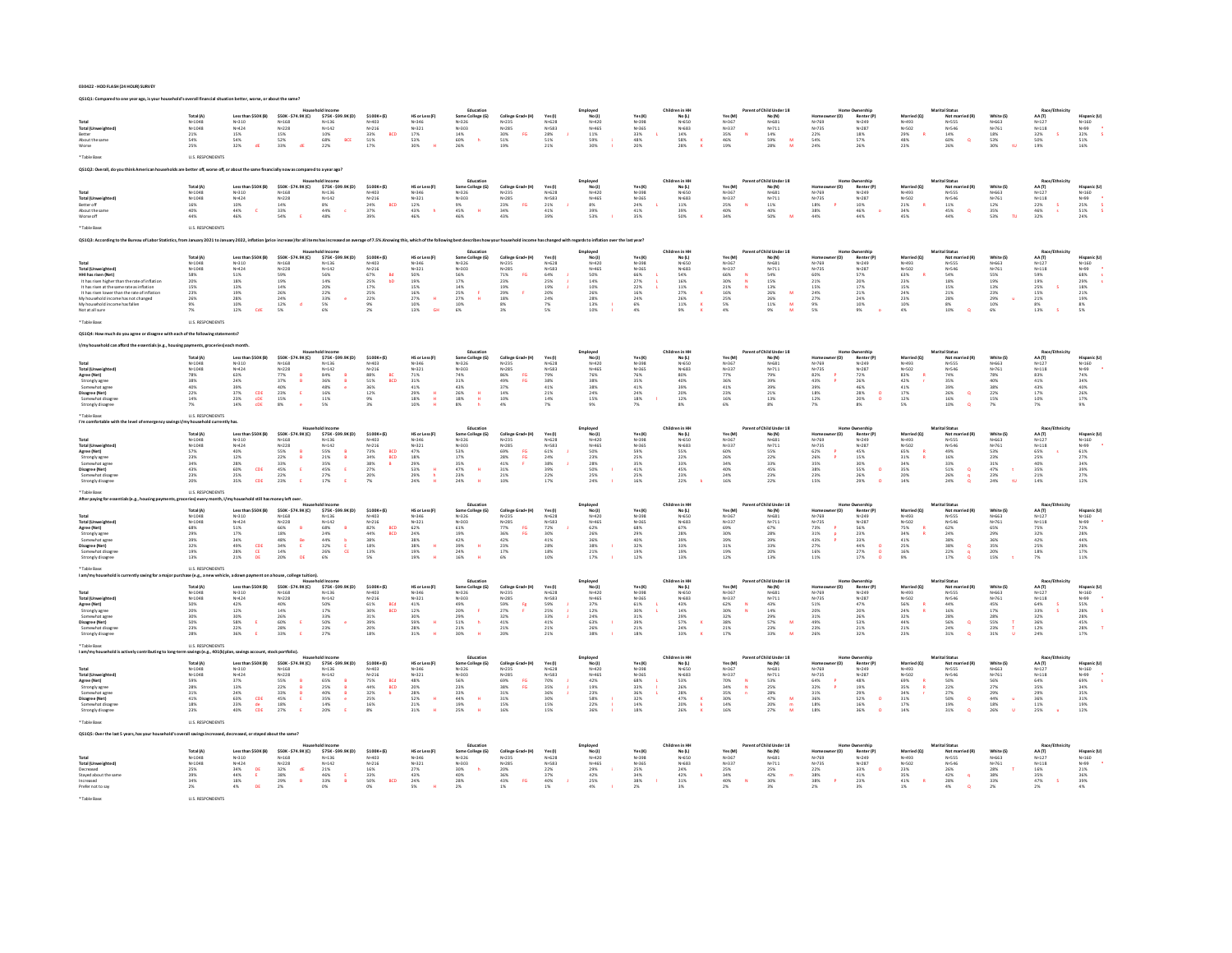## **030422 - HOD FLASH (24 HOUR) SURVEY**

## **QS1Q1: Compared to one year ago, is your household's overall financial situation better, worse, or about the same?**

| Total                                                                                                                                                                                                                          | Total (A)<br>$N = 1048$  |                         | Gen Z 18-25 (B)<br>$N = 126$ |           | Miller<br>$N = 307$    | ials 26-41 (C)                        | Gen X 42-57 (D)<br>$N = 250$ |                 | Boomers 58-76 (E)<br>$N = 310$ |              | Silent 77-94 (F)<br>$N = 56$ |                         |
|--------------------------------------------------------------------------------------------------------------------------------------------------------------------------------------------------------------------------------|--------------------------|-------------------------|------------------------------|-----------|------------------------|---------------------------------------|------------------------------|-----------------|--------------------------------|--------------|------------------------------|-------------------------|
| Total (Unweighted)                                                                                                                                                                                                             | $N = 1048$               |                         | $N = 104$                    |           | N=295                  |                                       | $N = 263$                    |                 | N=349                          |              | $N = 43$                     |                         |
| Better<br>About the same                                                                                                                                                                                                       | 21%<br>54%               | DE                      | 25%<br>60%                   | n,        | 35%<br>48%             | <b>ADEF</b>                           | 13%<br>57%                   |                 | 14%<br>55%                     |              | 12%<br>57%                   |                         |
| Worse                                                                                                                                                                                                                          | 25%                      | ċ                       | 15%                          |           | 17%                    |                                       | 30%                          | RC <sub>1</sub> | 31%                            |              | 31%                          | Ы                       |
| * Table Base                                                                                                                                                                                                                   |                          | <b>U.S. RESPONDENTS</b> |                              |           |                        |                                       |                              |                 |                                |              |                              |                         |
| Q\$1Q2: Overall, do you think American households are better off, worse off, or about the same financially now as compared to a year ago?                                                                                      |                          |                         |                              |           |                        |                                       |                              |                 |                                |              |                              |                         |
|                                                                                                                                                                                                                                |                          |                         |                              |           |                        |                                       |                              |                 |                                |              |                              |                         |
|                                                                                                                                                                                                                                | Total (A)                |                         | Gen Z 18-25 (B)              |           |                        | Millennials 26-41 (C) Gen X 42-57 (D) |                              |                 | Boomers 58-76 (E)              |              | Silent 77-94 (F)             |                         |
| Total<br><b>Total (Unweighted)</b>                                                                                                                                                                                             | $N = 1048$<br>$N = 1048$ |                         | $N = 126$<br>$N = 104$       |           | $N = 307$<br>$N = 295$ |                                       | N=250<br>$N = 263$           |                 | $N = 310$<br>$N = 349$         |              | $N = 56$<br>$N = 43$         |                         |
| Better off<br>About the s                                                                                                                                                                                                      | 16%<br>40%               | $_{\rm ff}$             | 17%<br>50%                   |           | 27%<br>45%             | ADEF<br>Ė                             | 11%<br>40%                   |                 | 10%<br>32%                     |              | 3%<br>29%                    |                         |
| Worse off                                                                                                                                                                                                                      | 44%                      | ЪC                      | 33%                          |           | 28%                    |                                       | 49%                          | BC              | 58%                            | ABCd         | 68%                          | ABCd                    |
| * Table Base                                                                                                                                                                                                                   |                          | <b>U.S. RESPONDENTS</b> |                              |           |                        |                                       |                              |                 |                                |              |                              |                         |
|                                                                                                                                                                                                                                |                          |                         |                              |           |                        |                                       |                              |                 |                                |              |                              |                         |
| QS1Q3: According to the Bureau of Labor Statistics, from January 2021 to January 2022, inflation (price increase) for all items has increased an average of 7.5%. Knowing this, which of the following best describes how your |                          |                         |                              |           |                        |                                       |                              |                 |                                |              |                              |                         |
|                                                                                                                                                                                                                                | Total (A)                |                         | Gen Z 18-25 (B)              |           |                        | Millennials 26-41 (C) Gen X 42-57 (D) |                              |                 | Boomers 58-76 (E)              |              | Silent 77-94 (F)             |                         |
| Total                                                                                                                                                                                                                          | $N = 1048$               |                         | $N = 126$                    |           | $N = 307$              |                                       | $N = 250$                    |                 | $N = 310$                      |              | $N = 56$                     |                         |
| <b>Total (Unweighted)</b><br>HHI has risen (Net)                                                                                                                                                                               | $N = 1048$<br>58%        |                         | $N = 104$<br>62%             |           | $N = 295$<br>69%       | ADER                                  | $N = 263$<br>51%             |                 | $N = 349$<br>55%               |              | $N = 43$<br>50%              |                         |
| It has risen higher than the rate of inflation                                                                                                                                                                                 | 20%                      | <b>Ef</b>               | 24%                          | ø         | 28%                    | AEF<br><b>ADE</b>                     | 21%                          |                 | 13%                            |              | 7%                           |                         |
| It has risen at the same rate as inflation<br>It has risen lower than the rate of inflation                                                                                                                                    | 15%<br>23%               |                         | 22%<br>16%                   | DE        | 23%<br>17%             |                                       | 11%<br>20%                   |                 | 33%                            | <b>ABCD</b>  | 15%<br>28%                   |                         |
| My household income has not changed                                                                                                                                                                                            | 26%<br>9%                |                         | 16%<br>7%                    |           | 22%<br>6%              |                                       | 33%                          |                 | 27%<br>13%                     | ъ<br>ċ       | 30%<br>4%                    |                         |
| My household income has fallen<br>Not at all sure                                                                                                                                                                              | 7%                       |                         | 15%                          | ACDE      | 3%                     |                                       | 10%<br>6%                    |                 | 5%                             |              | 16%                          | aCdE                    |
| * Table Base:                                                                                                                                                                                                                  |                          | <b>U.S. RESPONDENTS</b> |                              |           |                        |                                       |                              |                 |                                |              |                              |                         |
|                                                                                                                                                                                                                                |                          |                         |                              |           |                        |                                       |                              |                 |                                |              |                              |                         |
| QS1Q4: How much do you agree or disagree with each of the following statements?                                                                                                                                                |                          |                         |                              |           |                        |                                       |                              |                 |                                |              |                              |                         |
| I/my household can afford the essentials (e.g., housing payments, groceries) each month.                                                                                                                                       |                          |                         |                              |           |                        |                                       |                              |                 |                                |              |                              |                         |
|                                                                                                                                                                                                                                | <b>Total (A)</b>         |                         | Gen Z 18-25 (B)              |           |                        | Millennials 26-41 (C) Gen X 42-57 (D) |                              |                 | Boomers 58-76 (E)              |              | Silent 77-94 (F)             |                         |
| Total<br><b>Total (Unweighted)</b>                                                                                                                                                                                             | $N = 1048$<br>$N = 1048$ |                         | $N = 126$<br>$N = 104$       |           | $N = 307$<br>$N = 295$ |                                       | $N = 250$<br>$N = 263$       |                 | $N = 310$<br>$N = 349$         |              | $N = 56$<br>$N = 43$         |                         |
| Agree (Net)                                                                                                                                                                                                                    | 78%                      |                         | 74%                          |           | 76%                    |                                       | 73%                          |                 | 88%                            | <b>ABCDF</b> | 68%                          |                         |
| Strongly agree<br>Somewhat agree                                                                                                                                                                                               | 38%<br>40%               |                         | 25%<br>48%                   |           | 35%<br>40%             |                                       | 32%<br>41%                   |                 | 52%<br>36%                     | ABCD         | 39%<br>29%                   |                         |
| Disagree (Net)                                                                                                                                                                                                                 | 22%                      |                         | 26%                          |           | 24%                    |                                       | 27%                          |                 | 12%                            |              | 32%                          |                         |
| Somewhat disagree<br>Strongly disagree                                                                                                                                                                                         | 14%<br>7%                | ×                       | 18%<br>8%                    | ×         | 18%<br>7%              | E                                     | 15%<br>12%                   | E<br>acE        | 8%<br>4%                       |              | 22%<br>9%                    | E                       |
|                                                                                                                                                                                                                                |                          |                         |                              |           |                        |                                       |                              |                 |                                |              |                              |                         |
| Table Base:<br>I'm comfortable with the level of emergency savings I/my household currently has.                                                                                                                               |                          | <b>U.S. RESPONDENTS</b> |                              |           |                        |                                       |                              |                 |                                |              |                              |                         |
|                                                                                                                                                                                                                                | Total (A)                |                         | Gen Z 18-25 (B)              |           |                        | Millennials 26-41 (C) Gen X 42-57 (D) |                              |                 | Boomers 58-76 (E)              |              | Silent 77-94 (F)             |                         |
| Total                                                                                                                                                                                                                          | $N = 1048$               |                         | $N = 126$                    |           | $N = 307$              |                                       | $N = 250$                    |                 | $N = 310$                      |              | $N = 56$                     |                         |
| <b>Total (Unweighted)</b>                                                                                                                                                                                                      | $N = 1048$<br>57%        |                         | $N = 104$<br>57%             |           | $N=295$<br>60%         | ń                                     | $N = 263$<br>49%             |                 | $N = 349$<br>62%               |              | $N = 43$<br>47%              |                         |
| Agree (Net)<br>Strongly agree                                                                                                                                                                                                  | 23%                      |                         | 16%                          |           | 25%                    |                                       | 19%                          |                 | 28%                            | ЫО           | 22%                          |                         |
| Somewhat agree                                                                                                                                                                                                                 | 34%                      |                         | 41%                          |           | 35%                    |                                       | 31%                          | aCE             | 34%                            |              | 25%                          |                         |
| Disagree (Net)<br>Somewhat disagree                                                                                                                                                                                            | 43%<br>23%               |                         | 43%<br>32%                   |           | 40%<br>21%             |                                       | 51%<br>22%                   |                 | 38%<br>20%                     |              | 53%<br>30%                   |                         |
| Strongly disagree                                                                                                                                                                                                              | 20%                      | ь                       | 11%                          |           | 19%                    |                                       | 28%                          | ABCE            | 17%                            |              | 23%                          |                         |
| * Table Base:                                                                                                                                                                                                                  |                          | <b>U.S. RESPONDENTS</b> |                              |           |                        |                                       |                              |                 |                                |              |                              |                         |
| After paying for essentials (e.g., housing payments, groceries) every month, I/my household still has money left over.                                                                                                         |                          |                         |                              |           |                        |                                       |                              |                 |                                |              |                              |                         |
|                                                                                                                                                                                                                                | Total (A)                |                         | Gen Z 18-25 (B)              |           |                        | Millennials 26-41 (C) Gen X 42-57 (D) |                              |                 | <b>Boomers 58-76 (E)</b>       |              | Silent 77-94 (F)             |                         |
| Total<br><b>Total (Unweighted)</b>                                                                                                                                                                                             | $N = 1048$<br>$N = 1048$ |                         | $N = 126$<br>$N = 104$       |           | $N = 307$<br>$N = 295$ |                                       | $N = 250$<br>$N = 263$       |                 | $N = 310$<br>N=349             |              | $N = 56$<br>$N = 43$         |                         |
| Agree (Net)                                                                                                                                                                                                                    | 68%                      |                         | 69%                          |           | 69%                    |                                       | 62%                          |                 | 73%                            | b            | 62%                          |                         |
| Strongly agree<br>Somewhat agre                                                                                                                                                                                                | 29%<br>39%               |                         | 26%<br>44%                   |           | 31%<br>38%             |                                       | 22%<br>39%                   |                 | 34%<br>39%                     | Df           | 19%<br>43%                   |                         |
| Disagree (Net)                                                                                                                                                                                                                 | 32%                      |                         | 31%                          |           | 31%                    |                                       | 38%                          | ×               | 27%                            |              | 38%                          |                         |
| Somewhat disagree<br>Strongly disagree                                                                                                                                                                                         | 19%<br>13%               |                         | 15%<br>16%                   |           | 21%<br>10%             |                                       | 21%<br>18%                   | CE              | 17%<br>10%                     |              | 29%<br>10%                   |                         |
| * Table Base:                                                                                                                                                                                                                  |                          | <b>U.S. RESPONDENTS</b> |                              |           |                        |                                       |                              |                 |                                |              |                              |                         |
| I am/my household is currently saving for a major purchase (e.g., a new vehicle, a down payment on a house, college tuition).                                                                                                  |                          |                         |                              |           |                        |                                       |                              |                 |                                |              |                              |                         |
|                                                                                                                                                                                                                                | Total (A)                |                         | Gen Z 18-25 (B)              |           |                        | Millennials 26-41 (C)                 | Gen X 42-57 (D)              |                 | Boomers 58-76 (E)              |              | Silent 77-94 (F)             |                         |
| Total                                                                                                                                                                                                                          | $N = 1048$               |                         | $N = 126$                    |           | $N = 307$              |                                       | $N = 250$                    |                 | $N = 310$                      |              | $N = 56$                     |                         |
| <b>Total (Unweighted)</b><br>Agree (Net)                                                                                                                                                                                       | $N = 1048$<br>50%        | pp.                     | $N = 104$<br>59%             | œ         | $N = 295$<br>66%       | <b>ADEF</b>                           | $N = 263$<br>51%             | ø               | $N = 349$<br>35%               |              | $N = 43$<br>22%              |                         |
| Strongly agree                                                                                                                                                                                                                 | 20%                      |                         | 15%                          |           | 34%                    | <b>ABDEF</b>                          | 15%                          |                 | 15%                            |              | 6%                           |                         |
| Somewhat agree<br><b>Disagree (Net)</b>                                                                                                                                                                                        | 30%<br>50%               | ċ                       | 44%<br>41%                   | AEI       | 32%<br>34%             | ø                                     | 35%<br>49%                   | ø<br>ċ          | 20%<br>65%                     | <b>ABCD</b>  | 16%<br>78%                   | <b>ABCD</b>             |
| at disagree                                                                                                                                                                                                                    | 23%                      |                         | 26%                          |           | 18%                    |                                       | 18%                          |                 | 27%                            | cd           | 35%                          | $\overline{\mathbf{c}}$ |
| Strongly disagree                                                                                                                                                                                                              | 28%                      | BC                      | 15%                          |           | 16%                    |                                       | 32%                          | BC              | 39%                            | ABC          | 43%                          | aBC                     |
| * Table Rase                                                                                                                                                                                                                   |                          | <b>U.S. RESPONDENTS</b> |                              |           |                        |                                       |                              |                 |                                |              |                              |                         |
| I am/my household is actively contributing to long-term savings (e.g., 401(k) plan, savings account, stock portfolio).                                                                                                         |                          |                         |                              |           |                        |                                       |                              |                 |                                |              |                              |                         |
| Total                                                                                                                                                                                                                          | Total (A)<br>$N = 1048$  |                         | Gen Z 18-25 (B)<br>$N = 126$ |           | $N = 307$              | Millennials 26-41 (C)                 | Gen X 42-57 (D)<br>$N = 250$ |                 | Boomers 58-76 (E)<br>$N = 310$ |              | Silent 77-94 (F)<br>$N = 56$ |                         |
| <b>Total (Unweighted)</b>                                                                                                                                                                                                      | $N = 1048$               |                         | $N = 104$                    |           | $N = 295$              |                                       | $N = 263$                    |                 | $N = 349$                      |              | $N = 43$                     |                         |
| Agree (Net)                                                                                                                                                                                                                    | 59%<br>28%               |                         | 50%<br>14%                   |           | 65%<br>32%             | $\overline{R}$                        | 62%<br>31%                   |                 | 57%<br><b>29%</b>              |              | 38%<br>18%                   |                         |
| Strongly agree<br>Somewhat agree                                                                                                                                                                                               | 31%                      |                         | 36%                          |           | 33%                    |                                       | $\frac{1}{31\%}$             |                 | 27%                            |              | 20%                          |                         |
| <b>Disagree (Net)</b><br>Somewhat disagree                                                                                                                                                                                     | 41%<br>18%               |                         | 50%<br>34%                   | ċ<br>ACDE | 35%<br>16%             |                                       | 38%<br>14%                   |                 | 43%<br>17%                     |              | 62%<br>23%                   | ACDe                    |
| Strongly disagree                                                                                                                                                                                                              | 23%                      |                         | 16%                          |           | 20%                    |                                       | 24%                          |                 | 26%                            |              | 39%                          | aRCd                    |
| * Table Base                                                                                                                                                                                                                   |                          | <b>U.S. RESPONDENTS</b> |                              |           |                        |                                       |                              |                 |                                |              |                              |                         |
| Q\$1Q5: Over the last 5 years, has your household's overall savings increased, decreased, or stayed about the same?                                                                                                            |                          |                         |                              |           |                        |                                       |                              |                 |                                |              |                              |                         |
|                                                                                                                                                                                                                                |                          |                         |                              |           |                        |                                       |                              |                 |                                |              |                              |                         |
|                                                                                                                                                                                                                                | Total (A)                |                         | Gen Z 18-25 (B)              |           |                        | Millennials 26-41 (C) Gen X 42-57 (D) |                              |                 | Boomers 58-76 (E)              |              | Silent 77-94 (F)             |                         |
| Total<br><b>Total (Unweighted)</b>                                                                                                                                                                                             | $N = 1048$<br>$N = 1048$ |                         | $N = 126$<br>$N = 104$       |           | $N = 307$<br>$N = 295$ |                                       | $N = 250$<br>$N = 263$       |                 | $N = 310$<br>$N = 349$         |              | $N = 56$<br>$N = 42$         |                         |
| Decreased                                                                                                                                                                                                                      | 25%<br><b>29%</b>        |                         | 20%<br>51%                   |           | 24%<br>32%             |                                       | 30%<br>40%                   |                 | 25%<br>39%                     |              | 22%<br>50%                   |                         |
| Stayed about the<br>Increased                                                                                                                                                                                                  | 34%                      | ٠                       | 22%                          |           | 43%                    | ABD                                   | 29%                          |                 | 35%                            | ь            | 28%                          |                         |
| Prefer not to say                                                                                                                                                                                                              | 2%                       |                         | 7%                           | ACdE      | 2%                     |                                       | 2%                           |                 | 1%                             |              | 0%                           |                         |
| * Table Base                                                                                                                                                                                                                   |                          | <b>U.S. RESPONDENTS</b> |                              |           |                        |                                       |                              |                 |                                |              |                              |                         |